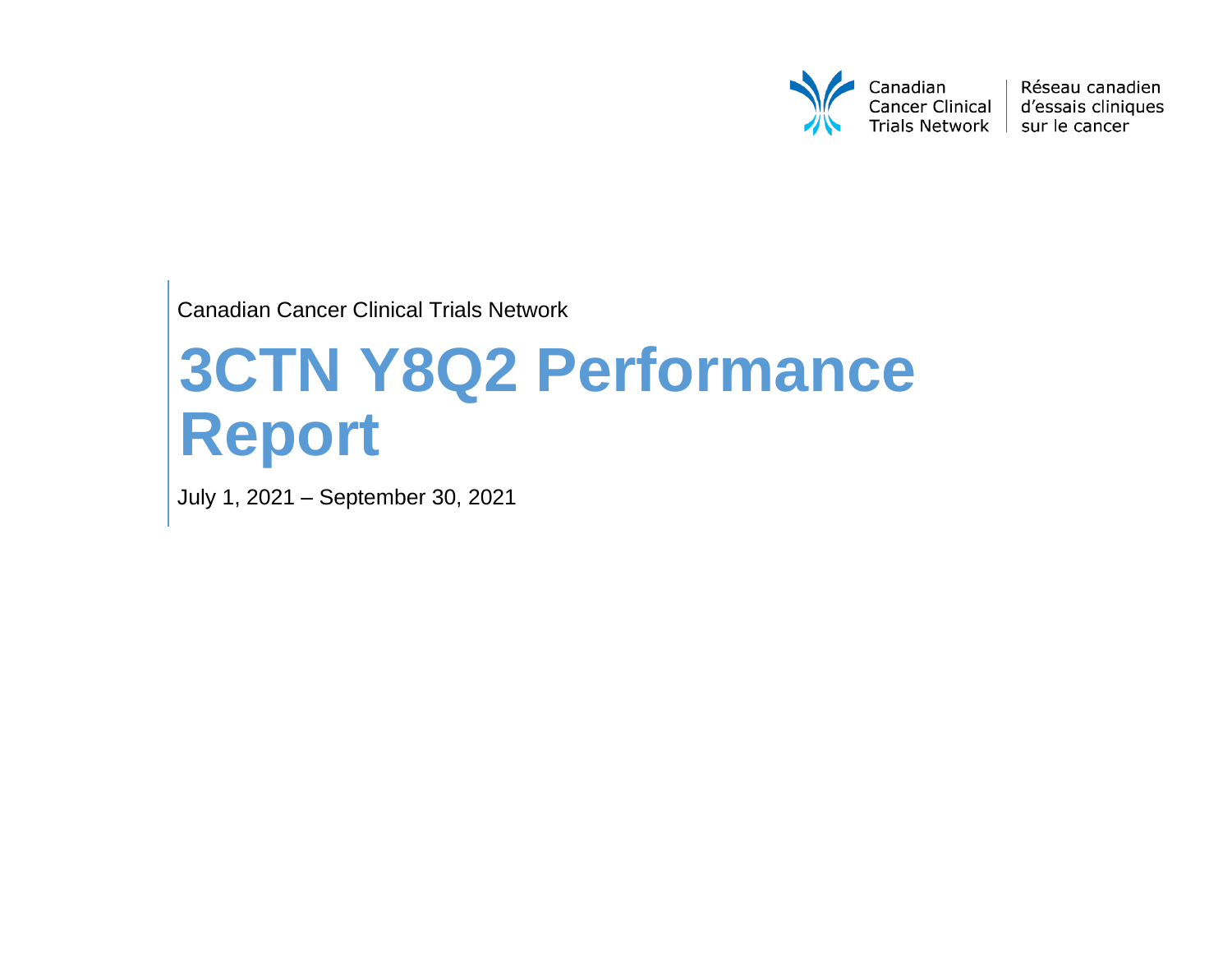# Table of Contents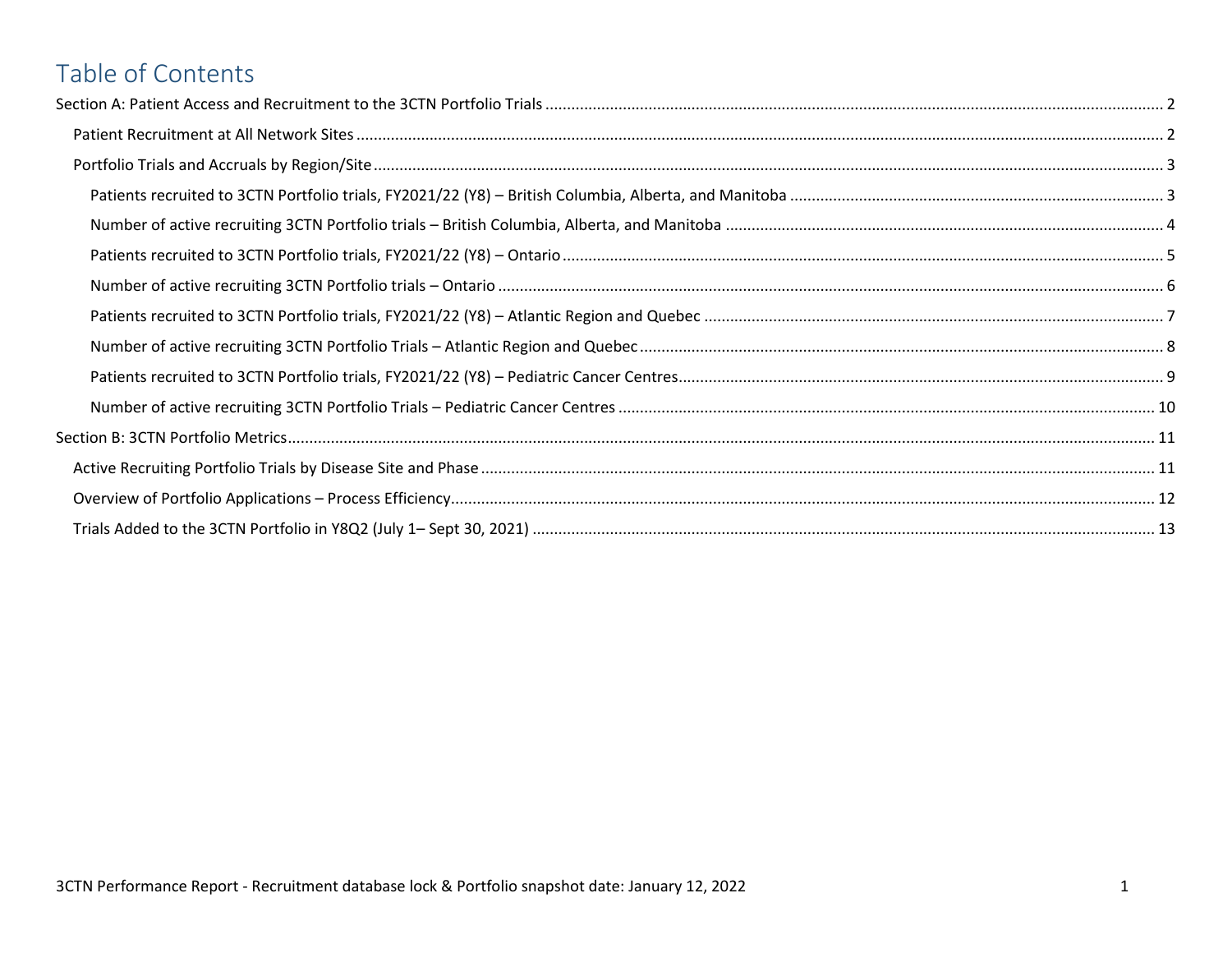# <span id="page-2-0"></span>Section A: Patient Access and Recruitment to the 3CTN Portfolio Trials

#### <span id="page-2-1"></span>Patient Recruitment at All Network Sites



**Objective:** To improve patient access to academic clinical trials and improve patient recruitment by greater than 75% within four years.

Notes:

- 1643 patients were recruited to Portfolio trials in Quarter 2.
- Overall Network recruitment is 30% above pre-3CTN baseline and on track to meet or exceed Y8 recruitment target of 75% above pre-3CTN baseline.
- Overall, ~30% of Adult Sites (13 out of 43) are on track to meet their Y8 target.
- \* Nova Scotia Health Authority's Y8Q1+Q2 recruitment was unreported.
- \*\* Pediatric progress to pre-3CTN baseline recruitment is shown. 7 Pediatric sites are on track to exceed their pre-3CTN baseline by end of Y8.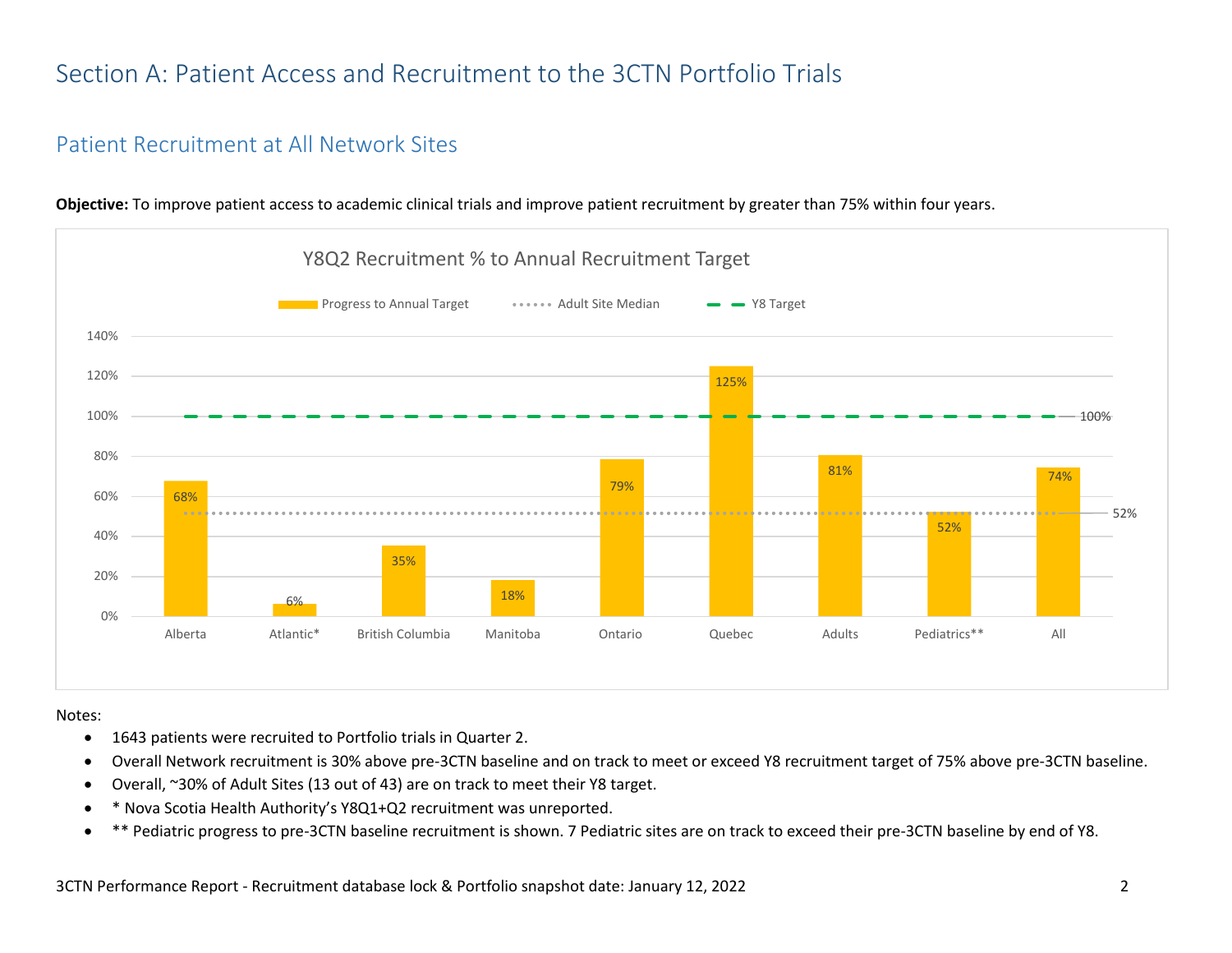# <span id="page-3-0"></span>Portfolio Trials and Accruals by Region/Site

#### <span id="page-3-1"></span>Patients recruited to 3CTN Portfolio trials, FY2021/22 (Y8) – British Columbia, Alberta, and Manitoba

| <b>Network Site</b>            | Pre-3CTN        | <b>Y2</b>    | <b>Y3</b>    | <b>Y4</b> | <b>Y5</b>    | <b>Y6</b>    | <b>Y7</b>    | <b>Y8</b>    |                |              |                         |                         |
|--------------------------------|-----------------|--------------|--------------|-----------|--------------|--------------|--------------|--------------|----------------|--------------|-------------------------|-------------------------|
|                                | <b>Baseline</b> | <b>Total</b> | <b>Total</b> | Total     | <b>Total</b> | Total        | <b>Total</b> | Q1           | Q <sub>2</sub> | <b>Total</b> | % of<br><b>Baseline</b> | $%$ of<br><b>Target</b> |
| CancerCare Manitoba            | 99              | 72           | 102          | 90        | 98           | 51           | 44           | 17           | 15             | 32           | 32%                     | 18%                     |
| Western Manitoba Cancer Centre | 1               | 0            | 0            | 0         |              | 1            | 0            | $\mathbf{0}$ | $\mathbf{0}$   | 0            | 0%                      | 0%                      |
| Manitoba Total                 | 100             | 72           | 102          | 90        | 99           | 51           | 44           | 17           | 15             | 32           | 32%                     | 18%                     |
| <b>BC Cancer - Vancouver</b>   | 106             | 117          | 152          | 127       | 107          | 110          | 154          | 48           | 19             | 67           | 63%                     | 36%                     |
| BC Cancer - Abbotsford         | 16              | 28           | 14           | 22        | 22           | $\mathbf{1}$ | 1            | 0            | 0              | $\mathbf{0}$ | 0%                      | 0%                      |
| BC Cancer - Prince George      | 1               | 6            | 4            | 8         | 9            | 10           | 14           | 6            | 6              | 12           | 1200%                   | 686%                    |
| BC Cancer - Kelowna            | 38              | 40           | 30           | 28        | 38           | 33           | 36           | 10           | 11             | 21           | 55%                     | 32%                     |
| BC Cancer – Victoria           | 26              | 44           | 69           | 64        | 69           | 78           | 40           | 10           | 6              | 16           | 62%                     | 35%                     |
| <b>British Columbia Total</b>  | 187             | 235          | 269          | 249       | 245          | 232          | 245          | 74           | 42             | 116          | 62%                     | 35%                     |
| <b>Cross Cancer Institute</b>  | 102             | 112          | 137          | 99        | 103          | 310          | 202          | 13           | 72             | 85           | 83%                     | 48%                     |
| <b>Tom Baker Cancer Centre</b> | 76              | 140          | 125          | 154       | 139          | 341          | 248          | 13           | 113            | 126          | 166%                    | 95%                     |
| Alberta Total                  | 178             | 252          | 262          | 253       | 242          | 651          | 450          | 26           | 185            | 211          | 119%                    | 68%                     |
| <b>Western Region Total</b>    | 465             | 559          | 633          | 592       | 586          | 934          | 739          | 117          | 242            | 359          | 77%                     | 44%                     |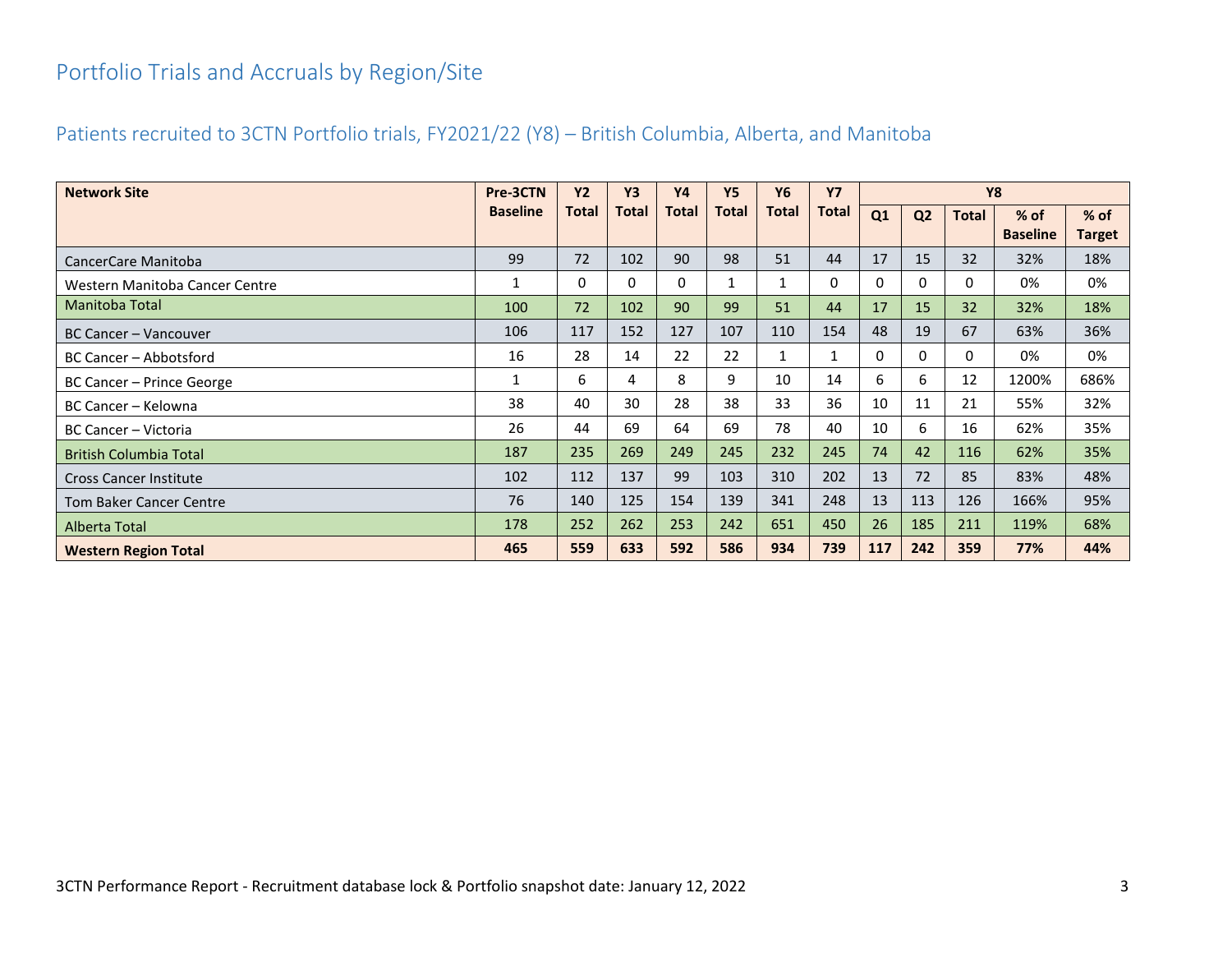#### <span id="page-4-0"></span>Number of active recruiting 3CTN Portfolio trials – British Columbia, Alberta, and Manitoba

|                                | Pre-                    |                | Y5 (2018-19)   |                |    |                | Y6 (2019-20)             |                |    |              |                | Y7 (2020-21)   |    |    | Y8 (2021-22)   |
|--------------------------------|-------------------------|----------------|----------------|----------------|----|----------------|--------------------------|----------------|----|--------------|----------------|----------------|----|----|----------------|
| <b>Network Site</b>            | 3CTN<br><b>Baseline</b> | Q <sub>1</sub> | Q <sub>2</sub> | Q <sub>3</sub> | Q4 | Q1             | Q <sub>2</sub>           | Q <sub>3</sub> | Q4 | Q1           | Q <sub>2</sub> | Q <sub>3</sub> | Q4 | Q1 | Q <sub>2</sub> |
| CancerCare Manitoba            | 37                      | 28             | 27             | 29             | 23 | 22             | 19                       | 16             | 22 | 13           | 20             | 18             | 17 | 17 | 17             |
| Western Manitoba Cancer Centre | 0                       | 0              | 0              |                |    |                |                          |                |    |              |                |                |    |    |                |
| BC Cancer - Vancouver          | 50                      | 25             | 25             | 27             | 27 | 26             | 25                       | 23             | 27 | 16           | 17             | 19             | 28 | 29 | 27             |
| BC Cancer - Abbotsford         | 6                       | 4              | 4              | 4              | 4  | 5              |                          | $\Omega$       | 0  | $\mathbf{1}$ |                | $\Omega$       |    | 0  |                |
| BC Cancer – Prince George      | 2                       | 3              | 3              | 3              | 3  | $\overline{2}$ |                          | 3              |    | 4            |                | 4              | h  | 6  |                |
| BC Cancer - Kelowna            | 23                      | 9              | 10             | 6              | 6  | 5              |                          |                |    | 4            |                |                |    | 8  | 8              |
| BC Cancer - Victoria           | 12                      | 5              | 6.             |                |    | 8              | $\overline{\phantom{a}}$ | 6              | 6  |              | q              | 7              | 10 | 11 | 8              |
| <b>Cross Cancer Institute</b>  | 29                      | 29             | 28             | 30             | 29 | 27             | 26                       | 27             | 21 | 14           | 25             | 22             | 22 | 25 | 22             |
| <b>Tom Baker Cancer Centre</b> | 20                      | 29             | 32             | 32             | 30 | 30             | 34                       | 33             | 33 | 28           | 28             | 23             | 25 | 23 | 25             |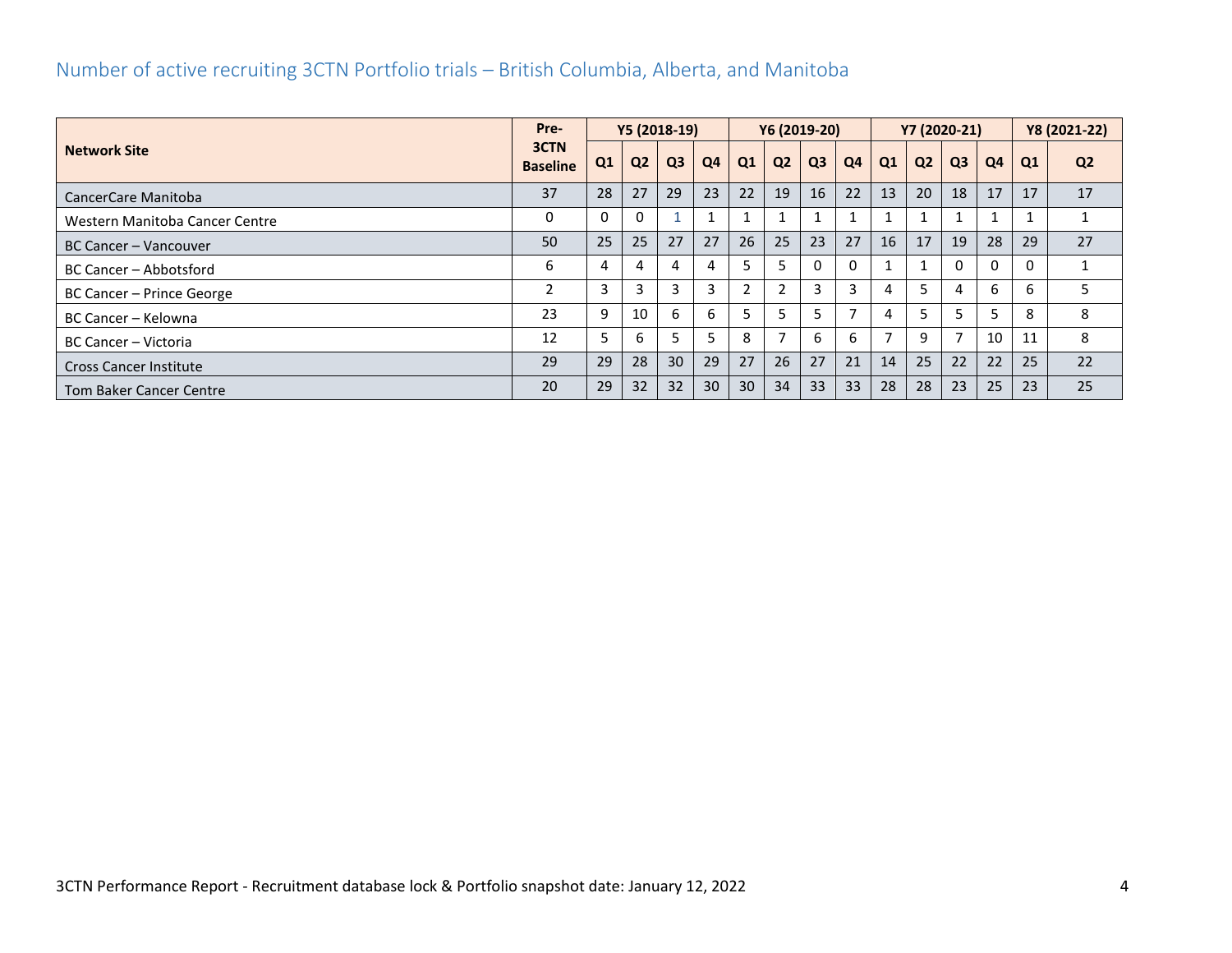## <span id="page-5-0"></span>Patients recruited to 3CTN Portfolio trials, FY2021/22 (Y8) – Ontario

| <b>Network Site</b>                                                   | Pre-3CTN        | <b>Y2</b>      | <b>Y3</b>    | <b>Y4</b>      | <b>Y5</b>      | <b>Y6</b>      | <b>Y7</b>      |              |                |                |                 |               |
|-----------------------------------------------------------------------|-----------------|----------------|--------------|----------------|----------------|----------------|----------------|--------------|----------------|----------------|-----------------|---------------|
|                                                                       | <b>Baseline</b> | <b>Total</b>   | <b>Total</b> | <b>Total</b>   | <b>Total</b>   | <b>Total</b>   | <b>Total</b>   | Q1           | Q <sub>2</sub> | <b>Total</b>   | $%$ of          | $%$ of        |
|                                                                       |                 |                |              |                |                |                |                |              |                |                | <b>Baseline</b> | <b>Target</b> |
| London Health Sciences Centre                                         | 186             | 172            | 187          | 169            | 248            | 942            | 693            | 218          | 156            | 374            | 201%            | 115%          |
| <b>Grand River Regional Cancer Centre</b>                             | 20              | 13             | 43           | 32             | 34             | 19             | 24             | 4            | 5              | 9              | 45%             | 26%           |
| <b>Windsor Regional Cancer Centre</b>                                 | 14              | 17             | 63           | 32             | 16             | $\overline{3}$ | $\overline{2}$ | $\Omega$     | $\overline{2}$ | 2              | 14%             | 8%            |
| Juravinski Cancer Centre                                              | 181             | 231            | 247          | 454            | 345            | 217            | 142            | 71           | 34             | 105            | 58%             | 33%           |
| Cambridge Memorial Hospital                                           | 11              | $\overline{2}$ | 5            | 4              | 5              | 8              | 9              | $\Omega$     | 3              | 3              | 27%             | 16%           |
| St. Joseph's Healthcare Hamilton                                      | 21              | 30             | 54           | 74             | 40             | 20             | 54             | 20           | 21             | 41             | 195%            | 112%          |
| <b>Walker Family Cancer Centre</b>                                    | 17              | 22             | 13           | 23             | 37             | 40             | $\overline{7}$ | 5            | 3              | 8              | 47%             | 27%           |
| Sunnybrook Health Sciences Centre                                     | 141             | 229            | 398          | 363            | 651            | 638            | 395            | 141          | 147            | 288            | 204%            | 117%          |
| Humber River Hospital                                                 | $\mathbf{1}$    | $\overline{2}$ | $\mathbf{1}$ | 9              | $\overline{7}$ | 3              | 4              | 2            | $\Omega$       | 2              | 200%            | 114%          |
| Michael Garron Hospital                                               | $\overline{2}$  | $\overline{2}$ | $\mathbf{1}$ | $\overline{7}$ | $\overline{2}$ | $\Omega$       | $\mathbf{0}$   | $\Omega$     | $\mathbf{0}$   | $\Omega$       | 0%              | 0%            |
| Princess Margaret Cancer Centre                                       | 396             | 384            | 533          | 473            | 720            | 543            | 267            | 106          | 85             | 191            | 48%             | 28%           |
| Markham Stouffville Hospital                                          | $\mathbf{1}$    | $\Omega$       | 28           | 9              | $\overline{2}$ | 6              | 3              | $\Omega$     | $\mathbf{0}$   | $\Omega$       | 0%              | 0%            |
| Mount Sinai Hospital                                                  | 21              | 12             | 40           | $\overline{7}$ | 12             | 7              | 67             | 179          | 173            | 352            | 1676%           | 958%          |
| Northeast Cancer Centre                                               | 24              | 17             | 12           | 9              | 18             | 17             | $\overline{7}$ | $\mathbf{1}$ | $\mathbf{1}$   | 2              | 8%              | 5%            |
| North York General Hospital                                           | $\mathbf{1}$    | 4              | 8            | 11             | 9              | $\overline{7}$ | $\overline{7}$ | 5            | 3              | 8              | 800%            | 457%          |
| Royal Victoria Regional Health Centre                                 | 8               | 18             | 58           | 23             | 9              | 25             | 13             | 10           | 16             | 26             | 325%            | 186%          |
| St. Michael's Hospital                                                | 19              | 0              | 27           | $\overline{2}$ | $\mathbf{1}$   | $\overline{3}$ | $\Omega$       | $\mathbf{1}$ | $\Omega$       | $\mathbf{1}$   | 5%              | 3%            |
| Southlake Regional Health Centre                                      | 10              | 15             | 75           | 26             | 68             | 32             | 9              | 3            | $\overline{2}$ | 5              | 50%             | 29%           |
| Thunder Bay Regional Health Sciences Centre                           | 26              | 3              | 46           | 16             | 25             | 4              | $\overline{2}$ | 5            | $\overline{2}$ | $\overline{7}$ | 27%             | 15%           |
| Trillium Health Partners - Credit Valley Hospital                     | 27              | 5              | 51           | 10             | 12             | 10             | $\overline{2}$ | $\mathbf{1}$ | 5              | 6              | 22%             | 13%           |
| William Osler Health System                                           | $\mathbf{1}$    | 0              | 29           | 13             | $\mathbf{0}$   | 16             | $\overline{2}$ | $\Omega$     | 0              | 0              | 0%              | 0%            |
| The Ottawa Hospital Cancer Centre                                     | 132             | 238            | 396          | 500            | 850            | 804            | 483            | 97           | 266            | 363            | 275%            | 157%          |
| Cancer Centre of Southeastern Ontario at Kingston General<br>Hospital | 41              | 58             | 122          | 84             | 72             | 89             | 59             | 11           | 12             | 23             | 56%             | 32%           |
| R.S. McLaughlin Durham Regional Cancer Centre                         | 22              | 26             | 70           | 18             | 15             | 36             | 3              | 4            | $\mathbf{1}$   | 5              | 23%             | 13%           |
| <b>Central Region Total</b>                                           | 1323            | 1500           | 2507         | 2368           | 3198           | 3489           | 2254           | 884          | 937            | 1821           | 138%            | 79%           |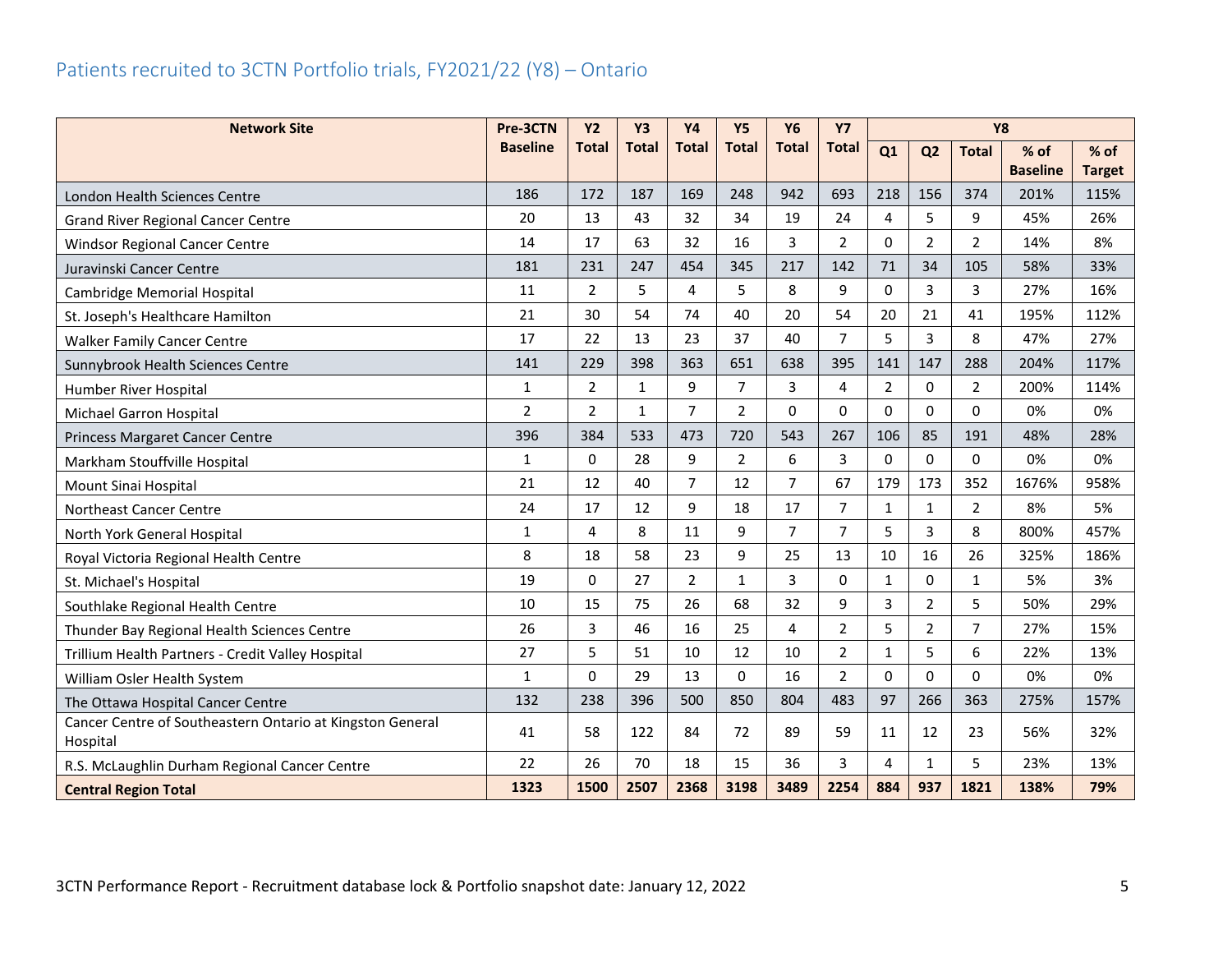#### <span id="page-6-0"></span>Number of active recruiting 3CTN Portfolio trials – Ontario

|                                                                    | Pre-                    |                | Y5 (2018-19)   |                |                |                |                | Y6 (2019-20)   |                |                | Y7 (2020-21)   |                |                |                | Y8 (2021-22)   |
|--------------------------------------------------------------------|-------------------------|----------------|----------------|----------------|----------------|----------------|----------------|----------------|----------------|----------------|----------------|----------------|----------------|----------------|----------------|
| <b>Network Site</b>                                                | 3CTN<br><b>Baseline</b> | Q1             | Q <sub>2</sub> | Q <sub>3</sub> | Q <sub>4</sub> | Q1             | Q <sub>2</sub> | Q <sub>3</sub> | Q <sub>4</sub> | Q1             | Q <sub>2</sub> | Q <sub>3</sub> | Q <sub>4</sub> | Q1             | Q <sub>2</sub> |
| London Health Sciences Centre                                      | 79                      | 45             | 46             | 46             | 40             | 47             | 52             | 54             | 57             | 45             | 47             | 44             | 41             | 42             | 38             |
| <b>Grand River Regional Cancer Centre</b>                          | 11                      | 8              | 8              | 8              | 8              | 6              | $\overline{7}$ | 8              | 8              | 8              | 8              | 8              | 8              | 9              | 8              |
| Windsor Regional Cancer Centre                                     | 4                       | 4              | 4              | 5              | 5              | 4              | 4              | 4              | 3              | 4              | 2              | $\overline{2}$ | 2              | $\overline{2}$ | $\overline{2}$ |
| Juravinski Cancer Centre                                           | 51                      | 29             | 27             | 30             | 32             | 22             | 26             | 24             | 34             | 13             | 31             | 34             | 35             | 38             | 31             |
| Cambridge Memorial Hospital                                        | 5                       | 2              | $\overline{2}$ | 3              | $\overline{2}$ | $\overline{2}$ | $\overline{2}$ | $\overline{2}$ | $\overline{2}$ | $\overline{2}$ | $\overline{2}$ | $\overline{2}$ | 2              | $\overline{2}$ | 3              |
| St. Joseph's Healthcare Hamilton                                   | $\overline{2}$          | $\overline{3}$ | $\overline{2}$ | $\overline{2}$ | 3              | $\mathbf{1}$   | $\mathbf{1}$   | $\mathbf{1}$   | $\mathbf{1}$   | $\mathbf{1}$   | $\mathbf{1}$   | $\overline{2}$ | $\overline{2}$ | $\overline{2}$ | $\overline{2}$ |
| <b>Walker Family Cancer Centre</b>                                 | 10                      | 8              | $\overline{7}$ | 8              | $\overline{7}$ | 6              | 6              | 8              | $\overline{7}$ | 8              | $\overline{7}$ | $\overline{7}$ | 7              | 6              | 6              |
| Sunnybrook Health Sciences Centre                                  | 10                      | 32             | 34             | 34             | 35             | 34             | 36             | 36             | 35             | 47             | 35             | 34             | 33             | 32             | 30             |
| Humber River Hospital                                              | $\mathbf{0}$            | $\overline{3}$ | 3              | $\overline{2}$ | $\overline{2}$ | $\overline{2}$ | $\overline{2}$ | 3              | $\overline{2}$ | 3              | $\overline{2}$ | $\mathbf{1}$   | 1              | $\mathbf{1}$   | 0              |
| Michael Garron Hospital                                            | 3                       | $\overline{2}$ | $\overline{2}$ | $\overline{2}$ | $\overline{2}$ | $\mathbf{1}$   | $\mathbf{1}$   | $\mathbf{1}$   | 1              | $\mathbf{1}$   | $\mathbf{1}$   | $\mathbf{1}$   | 1              | $\mathbf{1}$   | $\mathbf{1}$   |
| Princess Margaret Cancer Centre                                    | 91                      | 71             | 74             | 81             | 86             | 78             | 88             | 89             | 80             | 80             | 81             | 82             | 65             | 68             | 68             |
| Markham Stouffville Hospital                                       | $\Omega$                | $\Omega$       | $\mathbf{0}$   | $\mathbf{1}$   | $\mathbf{1}$   | $\mathbf{1}$   | $\Omega$       | $\mathbf{1}$   | $\mathbf{1}$   | $\mathbf{1}$   | $\mathbf{1}$   | $\mathbf{1}$   | 1              | $\mathbf{0}$   | $\Omega$       |
| Mount Sinai Hospital                                               | 6                       | $\overline{4}$ | 4              | $\overline{4}$ | 4              | 4              | 5              | 6              | 3              | 3              | $\overline{2}$ | $\overline{2}$ | 3              | 3              | $\overline{2}$ |
| Northeast Cancer Centre                                            | 10                      | 6              | $\overline{7}$ | $\overline{7}$ | 8              | $\overline{7}$ | $\overline{7}$ | $\overline{7}$ | $\overline{7}$ | 8              | 7              | $\overline{7}$ | 8              | 9              | 9              |
| North York General Hospital                                        | 0                       | $\overline{3}$ | 4              | 3              | 3              | $\overline{3}$ | 5              | $\overline{4}$ | $\mathbf{1}$   | $\overline{2}$ | 3              | 4              | 4              | 4              | 5              |
| Royal Victoria Regional Health Centre                              | 5                       | 8              | 6              | 6              | 6              | 6              | 6              | 9              | 10             | 10             | 9              | 10             | 10             | 12             | 13             |
| St. Michael's Hospital                                             | $\overline{4}$          | $\mathbf{1}$   | $\mathbf{1}$   | $\mathbf{1}$   | $\overline{2}$ | $\overline{2}$ | $\overline{2}$ | 3              | $\overline{2}$ | $\overline{2}$ | $\overline{2}$ | $\mathbf{1}$   | $\mathbf{1}$   | $\mathbf{1}$   | $\mathbf{1}$   |
| Southlake Regional Health Centre                                   | 3                       | 9              | 10             | 10             | 10             | 9              | 8              | 8              | 7              | 6              | 6              | 6              | 6              | 8              | $\overline{7}$ |
| Thunder Bay Regional Health Sciences Centre                        | 8                       | 5              | 5              | 5              | 5              | 5              | 5              | 4              | 3              | 0              | 0              | 3              | 3              | $\overline{2}$ | 3              |
| Trillium Health Partners - Credit Valley Hospital                  | 9                       | 3              | 3              | 3              | 4              | 4              | 4              | 3              | 6              | $\mathbf 0$    | $\Omega$       | $\mathbf{1}$   | 4              | 6              | 6              |
| William Osler Health System                                        | $\mathbf{0}$            | $\mathbf{1}$   | $\mathbf{1}$   | $\overline{2}$ | $\overline{2}$ | $\mathbf{1}$   | $\overline{2}$ | $\overline{2}$ | $\overline{2}$ | $\mathbf{1}$   | $\mathbf{1}$   | $\mathbf{1}$   | 3              | $\overline{2}$ | $\overline{2}$ |
| The Ottawa Hospital Cancer Centre                                  | 56                      | 38             | 37             | 41             | 51             | 41             | 36             | 34             | 15             | 10             | 27             | 29             | 35             | 37             | 43             |
| Cancer Centre of Southeastern Ontario at Kingston General Hospital | 18                      | 26             | 25             | 25             | 26             | 21             | 33             | 33             | 22             | 21             | 21             | 21             | 20             | 21             | 21             |
| R.S. McLaughlin Durham Regional Cancer Centre                      | 13                      | 3              | 4              | 3              | 3              | 3              | $\overline{3}$ | $\overline{2}$ | $\overline{2}$ | $\Omega$       | $\overline{2}$ | $\mathbf{1}$   | 1              | 3              | 3              |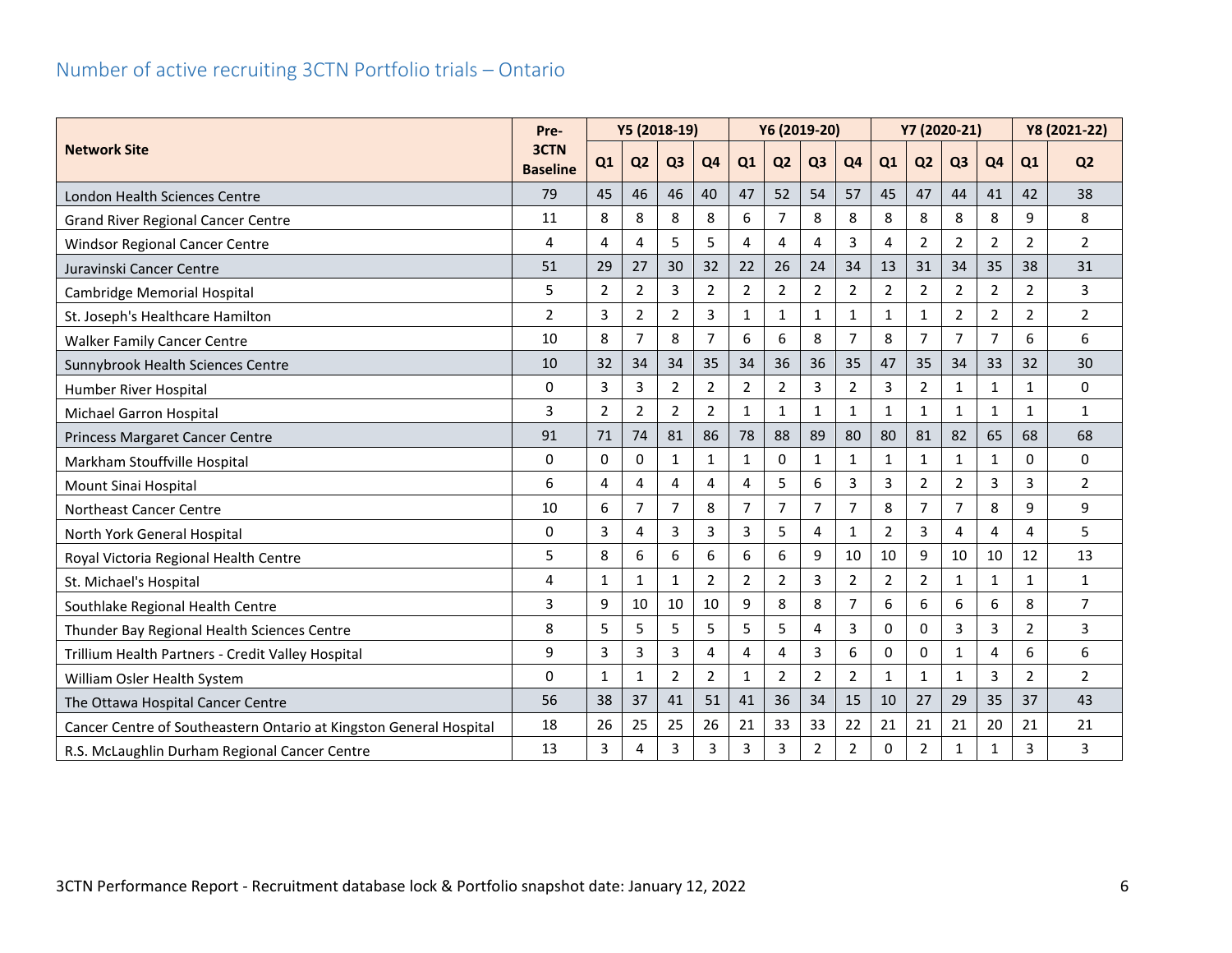#### <span id="page-7-0"></span>Patients recruited to 3CTN Portfolio trials, FY2021/22 (Y8) – Atlantic Region and Quebec

| <b>Network Site</b>                                                                                 | Pre-3CTN        | <b>Y2</b> | <b>Y3</b>    | <b>Y4</b>    | <b>Y5</b>    | Y6    | <b>Y7</b>    | <b>Y8</b>      |                |              |                 |               |
|-----------------------------------------------------------------------------------------------------|-----------------|-----------|--------------|--------------|--------------|-------|--------------|----------------|----------------|--------------|-----------------|---------------|
|                                                                                                     | <b>Baseline</b> | Total     | <b>Total</b> | <b>Total</b> | <b>Total</b> | Total | <b>Total</b> | Q1             | Q <sub>2</sub> | <b>Total</b> | $%$ of          | $%$ of        |
|                                                                                                     |                 |           |              |              |              |       |              |                |                |              | <b>Baseline</b> | <b>Target</b> |
| Nova Scotia Health Authority                                                                        | 39              | 40        | 52           | 45           | 42           | 20    | <b>DNR</b>   | <b>DNR</b>     | <b>DNR</b>     | <b>DNR</b>   |                 |               |
| Eastern Regional Health Authority                                                                   | 15              | 4         | 12           | 8            | 15           | 16    | 5            | $\overline{2}$ | 4              | 6            | 40%             | 23%           |
| <b>Atlantic Total</b>                                                                               | 54              | 97        | 112          | 88           | 57           | 36    | 5            | $\overline{2}$ | 4              | 6            | 11%             | 6%            |
| CIUSSS du Centre-Ouest-de-l'Île-de-Montréal (CIUSSS CODIM)                                          | 87              | 76        | 161          | 149          | 71           | 155   | 90           | 53             | $\Omega$       | 53           | 61%             | 35%           |
| CISSS de l'Outaouais                                                                                | 3               | 0         | 4            | 32           |              | 5     | 2            | $\Omega$       | $\Omega$       | 0            | 0%              | 0%            |
| CHU de Québec - Université Laval, adults                                                            | 180             | 25        | 144          | 236          | 99           | 309   | 372          | 127            | 112            | 239          | 133%            | 76%           |
| CIUSSS de l'Estrie - Centre hospitalier universitaire de Sherbrooke,<br>adults (CIUSSS-Estrie-CHUS) | 46              | 16        | 70           | 55           | 18           | 61    | 11           | 21             | 6              | 27           | 59%             | 34%           |
| Centre Hospitalier de l'Université de Montréal (CHUM)                                               | 153             | 59        | 123          | 149          | 112          | 66    | 73           | 42             | 26             | 68           | 44%             | 25%           |
| CIUSSS du Nord-de-l'Île-de-Montréal (CIUSSS NDIM)                                                   | 3               | 0         | 4            | 16           | 8            | 539   | 1603         | 525            | 253            | 778          | 25933%          | 14819%        |
| CIUSSS de l'Est-de-l'Île-de-Montréal (CIUSSS EDIM)                                                  | 60              | 12        | 51           | 49           | 23           | 15    | 6            |                |                | 2            | 3%              | 2%            |
| <b>Quebec Total</b>                                                                                 | 532             | 192       | 588          | 709          | 332          | 1150  | 2157         | 769            | 398            | 1167         | 219%            | 125%          |
| <b>Eastern Region Total</b>                                                                         | 586             | 289       | 700          | 797          | 389          | 1186  | 2162         | 771            | 402            | 1173         | 230%            | 132%          |

DNR= Did Not Report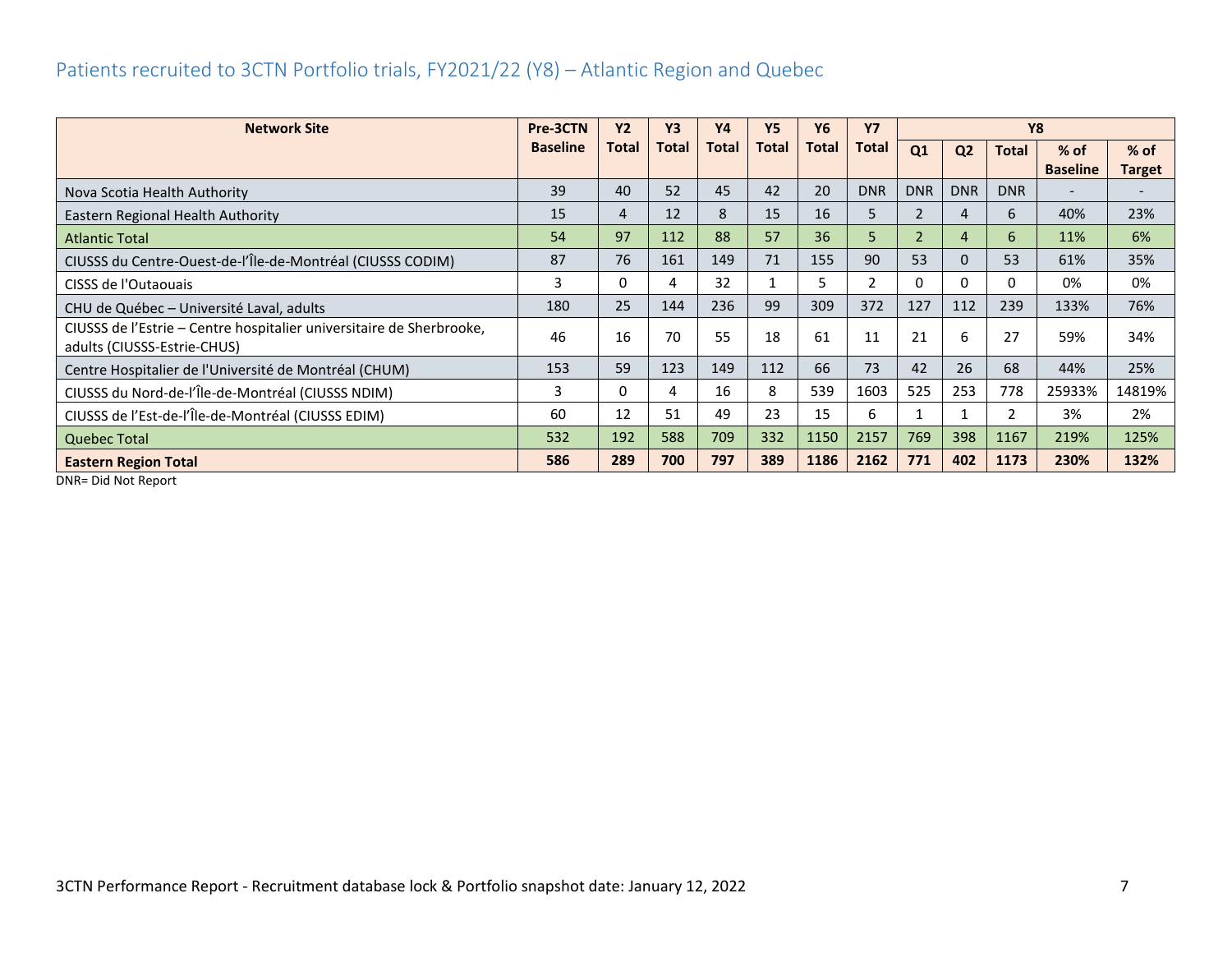#### <span id="page-8-0"></span>Number of active recruiting 3CTN Portfolio Trials – Atlantic Region and Quebec

|                                                                                                     | Pre-                    |                |                | Y5 (2018-19)   |     |    |                | Y6 (2019-20)   |                 |                | Y7 (2020-21)    |                |            |            | Y8 (2021-22)   |
|-----------------------------------------------------------------------------------------------------|-------------------------|----------------|----------------|----------------|-----|----|----------------|----------------|-----------------|----------------|-----------------|----------------|------------|------------|----------------|
| <b>Network Site</b>                                                                                 | 3CTN<br><b>Baseline</b> | Q <sub>1</sub> | Q <sub>2</sub> | Q <sub>3</sub> | Q4  | Q1 | Q <sub>2</sub> | Q <sub>3</sub> | Q <sub>4</sub>  | Q1             | Q <sub>2</sub>  | Q <sub>3</sub> | Q4         | Q1         | Q <sub>2</sub> |
| Nova Scotia Health Authority                                                                        | 14                      | 12             | 16             | 17             | 17  | 19 | 14             | 17             | 16              | <b>DNR</b>     | <b>DNR</b>      | <b>DNR</b>     | <b>DNR</b> | <b>DNR</b> | <b>DNR</b>     |
| Eastern Regional Health Authority                                                                   | 6                       |                | 6              | 5              | 6   | 8  | 9              | 10             | 9               | $\Omega$       | 6               |                |            | 9          | 8              |
| CIUSSS du Centre-Ouest-de-l'Île-de-Montréal (CIUSSS CODIM)                                          | 27                      | N/A            | N/A            | N/A            | N/A | 18 | 15             | 24             | 17              | 17             | 18              | 17             | 25         | 29         | 28             |
| CISSS de l'Outaouais                                                                                |                         |                |                |                | 2   |    | $\overline{2}$ |                |                 | $\overline{2}$ |                 |                |            |            | 3              |
| CHU de Québec - Université Laval, adults                                                            | 39                      | 19             | 20             | 26             | 26  | 26 | 26             | 25             | 30 <sup>°</sup> | 27             | 30 <sup>°</sup> | 30             | 23         | 31         | 34             |
| CIUSSS de l'Estrie – Centre hospitalier universitaire de Sherbrooke, adults<br>(CIUSSS-Estrie-CHUS) | 10                      | 13             | 11             | 13             | 16  | 14 | 15             | 17             | 17              | 16             | 13              | 14             | 13         | 12         | 12             |
| Centre Hospitalier de l'Université de Montréal (CHUM)                                               | 28                      | 32             | 34             | 37             | 37  | 33 | 30             | 33             | 30              | 29             | 27              | 27             | 27         | 21         | 28             |
| CIUSSS du Nord-de-l'Île-de-Montréal (CIUSSS NDIM)                                                   | 4                       |                |                |                |     |    | 3              |                |                 | $\Omega$       |                 | 3              |            |            | З              |
| CIUSSS de l'Est-de-l'Île-de-Montréal (CIUSSS EDIM)                                                  | 6                       | 12             | 13             | 11             | 10  | 10 | 8              | 11             | 10              | 9              | 9               | 10             | 10         | 6          |                |
| CIUSSS de l'Ouest-de-l'Île-de-Montréal (CIUSSS ODIM)                                                |                         |                |                |                |     |    |                |                |                 |                |                 |                |            | n          | 0              |
| DND- Did Not Ponort                                                                                 |                         |                |                |                |     |    |                |                |                 |                |                 |                |            |            |                |

DNR= Did Not Report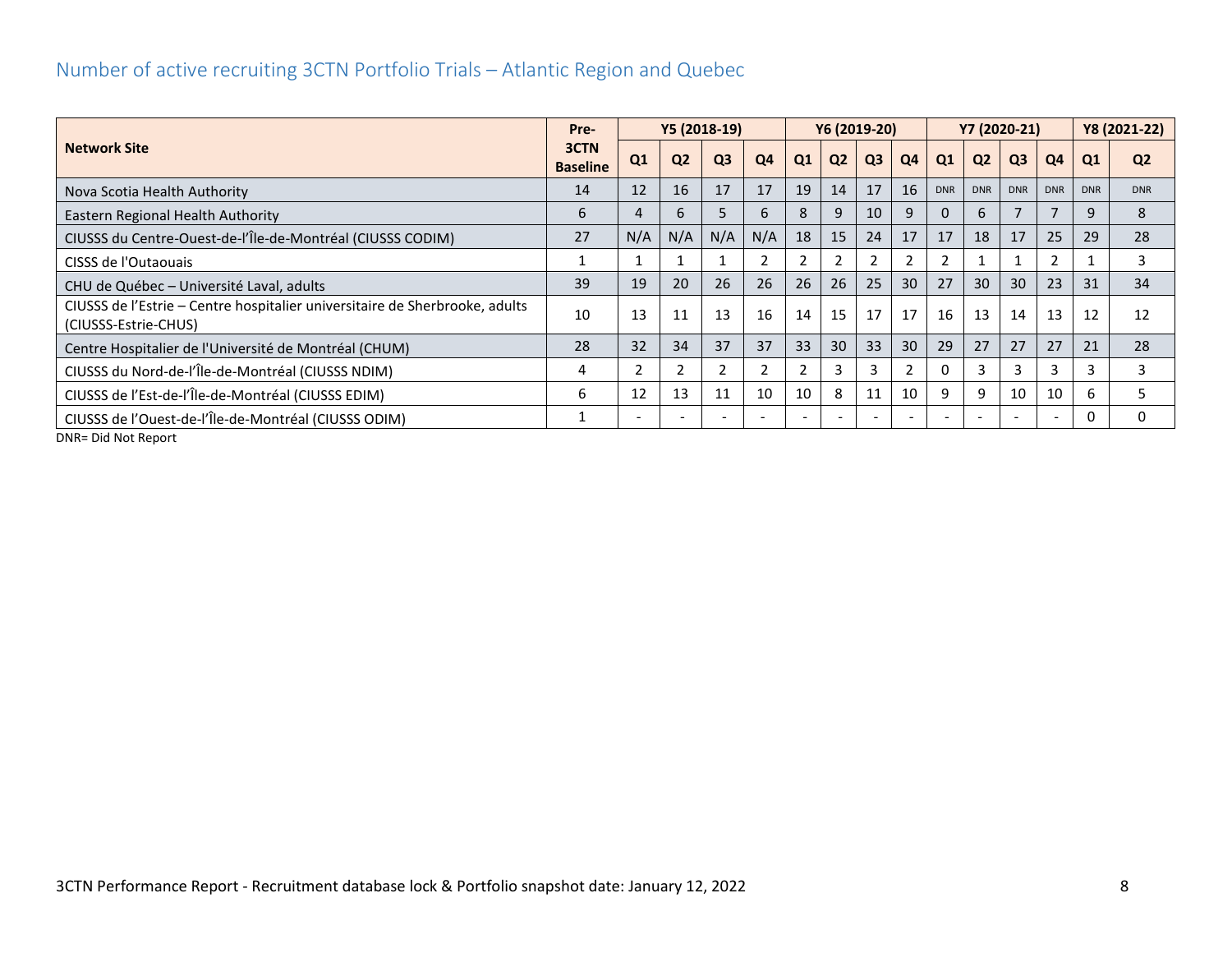## <span id="page-9-0"></span>Patients recruited to 3CTN Portfolio trials, FY2021/22 (Y8) – Pediatric Cancer Centres

| <b>Network Site</b>                                            | Pre-3CTN        | <b>Y2</b> | <b>Y3</b>    | <b>Y4</b>    | <b>Y5</b>                | <b>Y6</b>                | <b>Y7</b>    | <b>Y8</b>      |                |                |                 |
|----------------------------------------------------------------|-----------------|-----------|--------------|--------------|--------------------------|--------------------------|--------------|----------------|----------------|----------------|-----------------|
|                                                                | <b>Baseline</b> | Total     | <b>Total</b> | <b>Total</b> | <b>Total</b>             | <b>Total</b>             | <b>Total</b> | Q1             | Q <sub>2</sub> | <b>Total</b>   | $%$ of          |
|                                                                |                 |           |              |              |                          |                          |              |                |                |                | <b>Baseline</b> |
| Alberta Children's Hospital                                    | 21              | 21        | 10           | 14           | $\overline{\phantom{a}}$ | $\overline{\phantom{0}}$ | 19           | $\overline{7}$ |                | 8              | 38%             |
| BC Children's Hospital                                         | 34              | 46        | 41           | 31           | $\overline{\phantom{a}}$ | $\overline{\phantom{0}}$ | 30           | 10             | 2              | 12             | 35%             |
| CancerCare Manitoba - Pediatrics                               | 18              | 20        | 14           | 17           | 4                        | 7                        | 12           | $\overline{2}$ | 2              | 4              | 22%             |
| Centre hospitalier universitaire de Sainte-Justine             | 42              | 26        | 44           | 40           | 38                       | 38                       | 51           | 19             | 10             | 29             | 69%             |
| Children's Hospital - London Health Sciences Centre            | 12              | 15        | 26           | 9            | $\overline{\phantom{a}}$ | $\overline{\phantom{0}}$ | 5            | 1              | 0              | $\mathbf{1}$   | 8%              |
| Children's Hospital of Eastern Ontario                         | 20              | 18        | 35           | 31           | $\overline{\phantom{a}}$ | $\overline{\phantom{0}}$ | 14           | 6              | 3              | 9              | 45%             |
| CHU de Québec-Université Laval / Centre Mère-Enfant Soleil     | 17              | 14        | 7            | 17           | 22                       | 21                       | 29           | 10             | 6              | 16             | 94%             |
| <b>IWK Health Centre</b>                                       | 20              | 20        | 16           | 40           | $\overline{\phantom{0}}$ | $\overline{\phantom{0}}$ | 6            | 3              | 3              | 6              | 30%             |
| Janeway Children's Health and Rehabilitation Centre            | 4               | 3         | 4            | 4            | 0                        | 0                        | 5            | 2              | 0              | $\overline{2}$ | 50%             |
| McMaster Children's Hospital - Hamilton Health Sciences Centre | 14              | 20        | 19           | 28           | $\overline{\phantom{a}}$ | $\overline{\phantom{a}}$ | 16           | 10             | 3              | 13             | 93%             |
| Montreal Children's Hospital                                   | 24              | 23        | 14           | 20           | 8                        | 10                       | 16           | $\overline{7}$ | 5              | 12             | 50%             |
| Saskatchewan Pediatric Hematology Oncology Program             | 6               | 6         | 5.           | 4            | $\overline{\phantom{a}}$ | $\overline{\phantom{0}}$ | 7            |                | 1              | $\overline{2}$ | 33%             |
| Stollery Children's Hospital                                   | 11              | 10        | 26           | 33           | $\overline{\phantom{a}}$ | $\overline{\phantom{a}}$ | 20           | 8              | 7              | 15             | 136%            |
| The Hospital for Sick Children                                 | 91              | 109       | 89           | 69           | $\overline{\phantom{a}}$ | $\overline{\phantom{a}}$ | 26           | 27             | 19             | 46             | 51%             |
| <b>Pediatric Total</b>                                         | 334             | 351       | 350          | 357          | 72                       | 76                       | 256          | 113            | 62             | 175            | 52%             |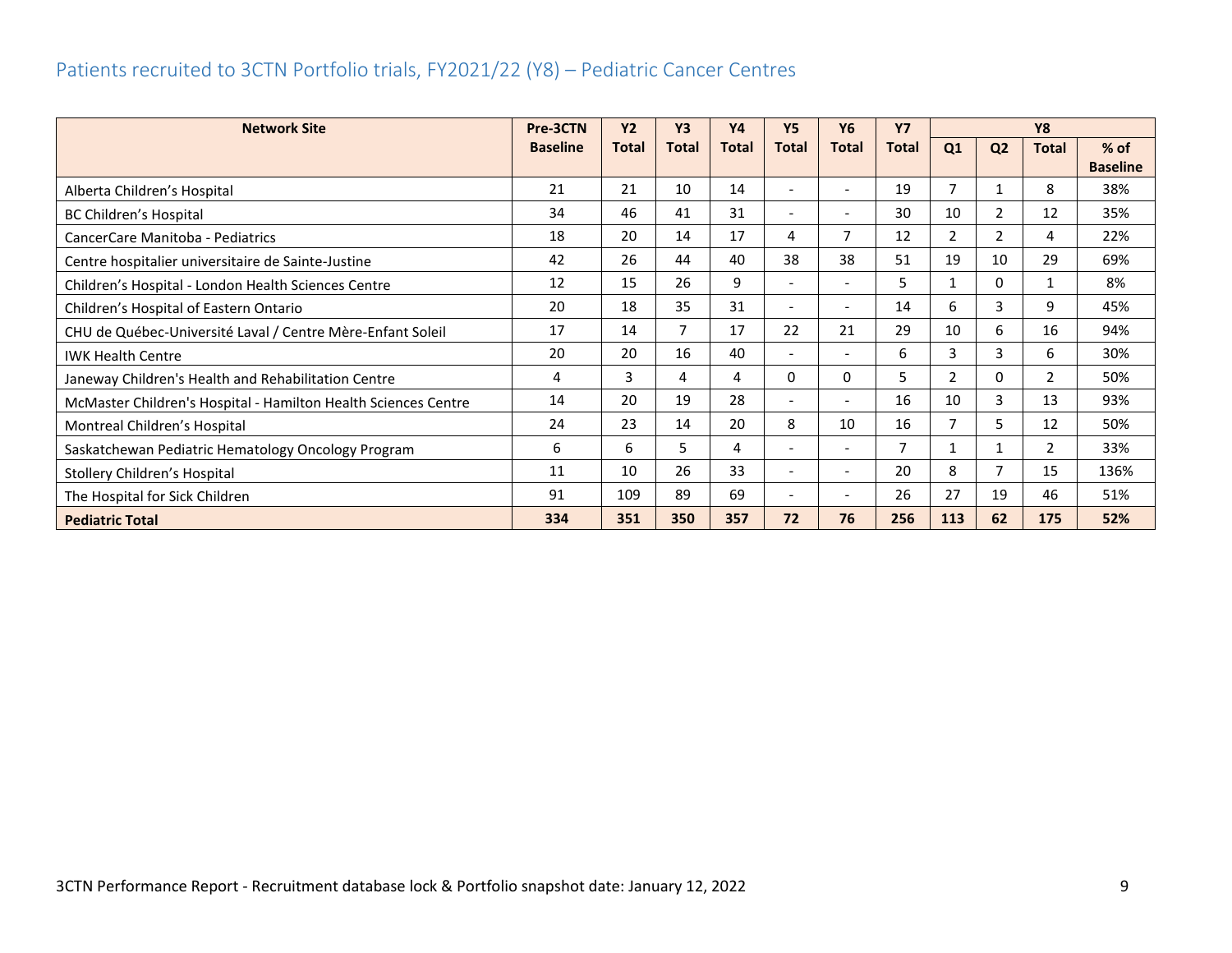#### <span id="page-10-0"></span>Number of active recruiting 3CTN Portfolio Trials – Pediatric Cancer Centres

| <b>Network Site</b>                                            | Y5 (2018-19)<br>Pre-    |                          | Y6 (2019-20)             |                          |    |                          |                | Y7 (2020-21)             | Y8 (2021-22) |                |                |                |    |    |                |
|----------------------------------------------------------------|-------------------------|--------------------------|--------------------------|--------------------------|----|--------------------------|----------------|--------------------------|--------------|----------------|----------------|----------------|----|----|----------------|
|                                                                | 3CTN<br><b>Baseline</b> | Q1                       | Q <sub>2</sub>           | Q <sub>3</sub>           | Q4 | Q1                       | Q <sub>2</sub> | Q <sub>3</sub>           | Q4           | Q1             | Q <sub>2</sub> | Q <sub>3</sub> | Q4 | Q1 | Q <sub>2</sub> |
| Alberta Children's Hospital                                    | 9                       | $\overline{\phantom{0}}$ |                          | $\overline{\phantom{a}}$ |    | $\overline{\phantom{0}}$ |                | $\overline{\phantom{a}}$ |              | 22             | 23             | 24             | 15 | 18 | 17             |
| BC Children's Hospital                                         | 15                      | $\overline{\phantom{a}}$ | $\overline{\phantom{a}}$ | $\overline{\phantom{a}}$ |    | $\overline{\phantom{a}}$ |                |                          |              | 13             | 15             | 15             | 17 | 17 | 17             |
| CancerCare Manitoba - Pediatrics                               | 19                      | 17                       | 17                       | 15                       | 13 | 10                       | 9              | 8                        | 9            | 9              | 11             | 11             | 13 | 14 | 16             |
| Centre hospitalier universitaire de Sainte-Justine             | 9                       | 30                       | 22                       | 22                       | 24 | 17                       | 18             | 18                       | 17           | 17             | 18             | 19             | 22 | 22 | 27             |
| Children's Hospital - London Health Sciences Centre            | 5                       | $\overline{\phantom{a}}$ | $\overline{\phantom{a}}$ | $\overline{\phantom{0}}$ |    | $\overline{\phantom{a}}$ |                | $\overline{\phantom{a}}$ |              | 14             | 14             | 15             | 18 | 16 | 16             |
| Children's Hospital of Eastern Ontario                         | 8                       | $\overline{\phantom{0}}$ |                          |                          |    |                          |                |                          |              | 8              | 11             | 12             | 17 | 16 | 14             |
| CHU de Québec-Université Laval / Centre Mère-Enfant Soleil     | 11                      | 13                       | 16                       | 17                       | 15 | 17                       | 15             | 13                       | 11           | 15             | 15             | 15             | 20 | 21 | 20             |
| <b>IWK Health Centre</b>                                       | 9                       | $\overline{\phantom{0}}$ |                          |                          |    |                          |                |                          |              | 19             | 20             | 22             | 23 | 20 | 19             |
| Janeway Children's Health and Rehabilitation Centre            | 5                       | 11                       | 9                        | 9                        | 9  | 5                        | 9              | 6                        | 6            | $\overline{7}$ | 8              | 8              | 10 | 10 | 13             |
| McMaster Children's Hospital - Hamilton Health Sciences Centre | 8                       |                          |                          |                          |    |                          |                |                          |              | 12             | 13             | 14             | 17 | 17 | 20             |
| Montreal Children's Hospital                                   | 5                       | 25                       | 25                       | 20                       | 21 | 12                       | 16             | 16                       | 13           | 16             | 17             | 15             | 22 | 22 | 24             |
| Saskatchewan Pediatric Hematology Oncology Program             | 7                       | $\overline{\phantom{a}}$ |                          |                          |    |                          |                |                          |              | 8              | 8              | 8              | 8  | 8  | $\overline{7}$ |
| Stollery Children's Hospital                                   | 3                       | $\overline{\phantom{a}}$ | <b>.</b>                 | $\overline{\phantom{a}}$ |    | $\overline{\phantom{a}}$ |                | $\overline{\phantom{0}}$ |              | 9              | 11             | 13             | 13 | 14 | 13             |
| The Hospital for Sick Children                                 | 13                      | $\overline{\phantom{0}}$ |                          |                          |    | $\overline{\phantom{0}}$ |                |                          |              | 16             | 17             | 17             | 23 | 24 | 30             |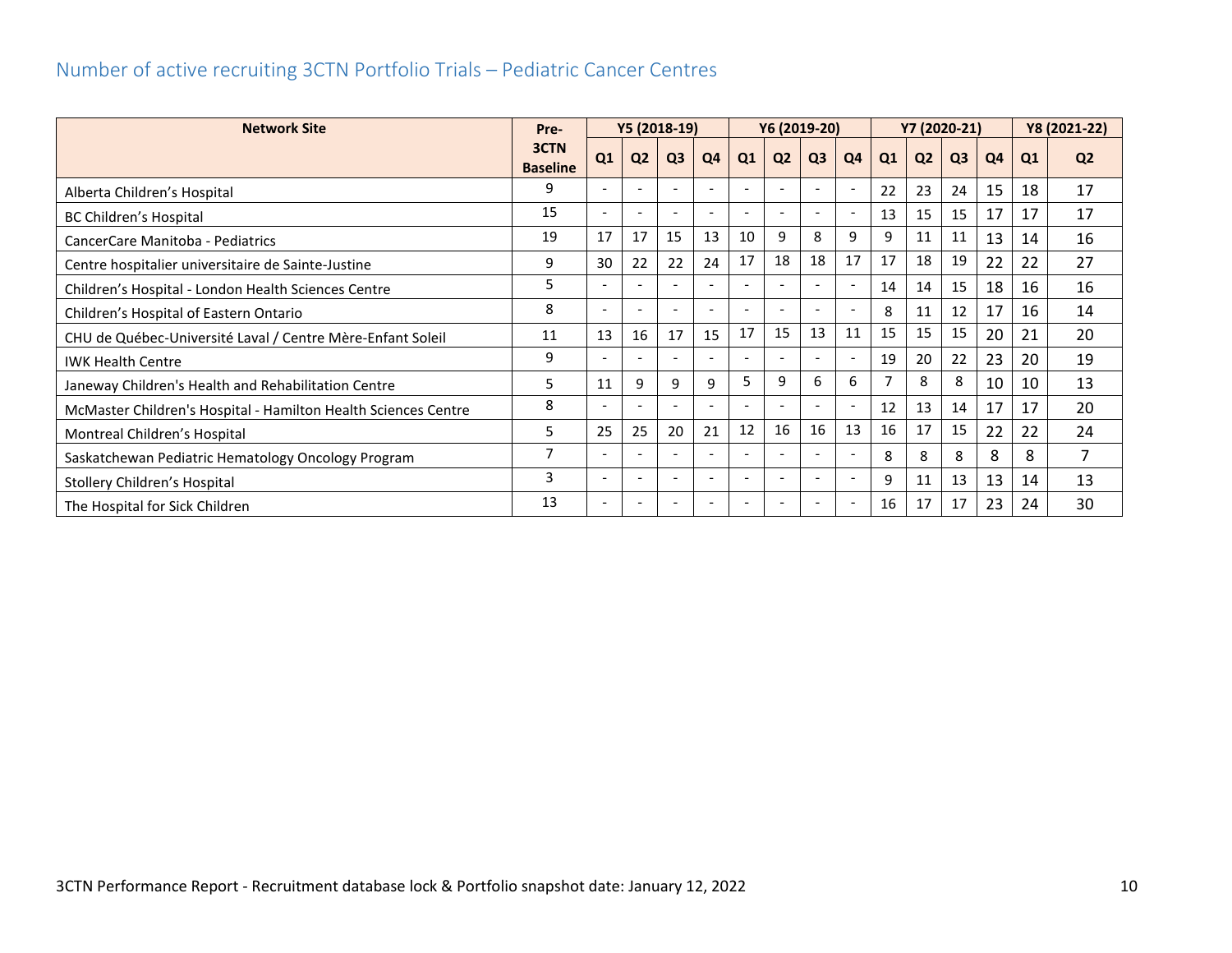# <span id="page-11-0"></span>Section B: 3CTN Portfolio Metrics

#### <span id="page-11-1"></span>Active Recruiting Portfolio Trials by Disease Site and Phase



**Objective:** To monitor and optimize the Portfolio in order to create opportunities for new trials and demonstrate 3CTN's impact.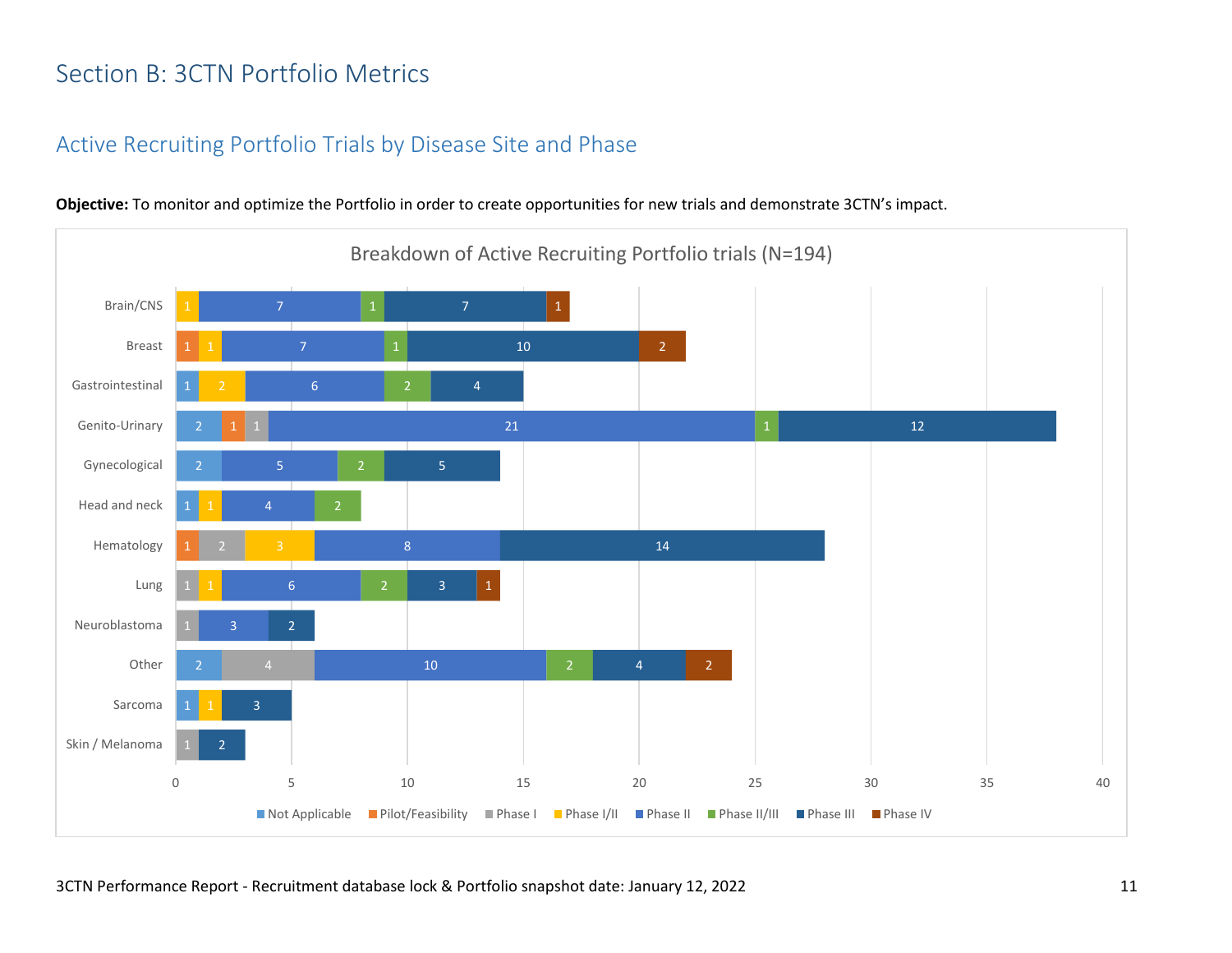#### <span id="page-12-0"></span>Overview of Portfolio Applications – Process Efficiency

**Objective:** To improve Portfolio application processing time.

#### **Portfolio Approval Process Timeline<sup>1</sup>**

| <b>Calendar Year</b> | <b>Number of Applications Received</b> | # Applications Completed | <b>Average Application Processing</b><br>Time (days) | <b>Median Application Processing</b><br>Time (days) |
|----------------------|----------------------------------------|--------------------------|------------------------------------------------------|-----------------------------------------------------|
| 2016                 | 70                                     | 71                       | 31                                                   |                                                     |
| 2017                 | 45                                     | 47                       | 22                                                   |                                                     |
| 2018                 | 46                                     | 44                       | 18                                                   |                                                     |
| 2019                 | 45                                     | 45                       | 42                                                   |                                                     |
| 2020                 | 41                                     | 41                       | 27                                                   |                                                     |
| 2021                 | 59                                     | 63                       | 29                                                   |                                                     |
| 2022                 |                                        |                          |                                                      |                                                     |

#### **Facilitated Peer Review (FPR) Process**

| <b>Calendar Year</b> | <b>Number of FPR Requests</b> | #FPR Completed <sup>2</sup> | Average FPR Time (days) <sup>3</sup> | Median FPR Time (days) <sup>3</sup> |
|----------------------|-------------------------------|-----------------------------|--------------------------------------|-------------------------------------|
| 2016                 | 11                            | 12                          | 96                                   | 100                                 |
| 2017                 |                               |                             | 79                                   | 74                                  |
| 2018                 | 10                            |                             | 84                                   | 77                                  |
| 2019                 | 16                            | 17                          | 112                                  | 86                                  |
| 2020                 |                               |                             | 137                                  | 134                                 |
| 2021                 | ດ                             | 13                          | 112                                  | 108                                 |
| 2022                 |                               |                             |                                      |                                     |

**1** From Portfolio application receipt date to date of approval decision for period beginning Jan 13, 2015.

**2** Counts are based on the completed reviews in that calendar year. E.g., for an application submitted for review in 2019 but completed in 2020, the FPR will be counted for 2020.

**3** FPR process begins on the date the applicant agrees to initiate the FPR process and ends on the date when the final reviewer package is submitted to 3CTN (data based on completed FPRs).

**Link: [Portfolio Applications Report](https://app.powerbi.com/view?r=eyJrIjoiNDkxODMzYTctYjhkZi00MjhkLWJiNzMtMjcyYmU2MmE4MjM5IiwidCI6IjlkZjk0OWY4LWE2ZWItNDE5ZC05Y2FhLTFmOGM4M2RiNjc0ZiJ9)**